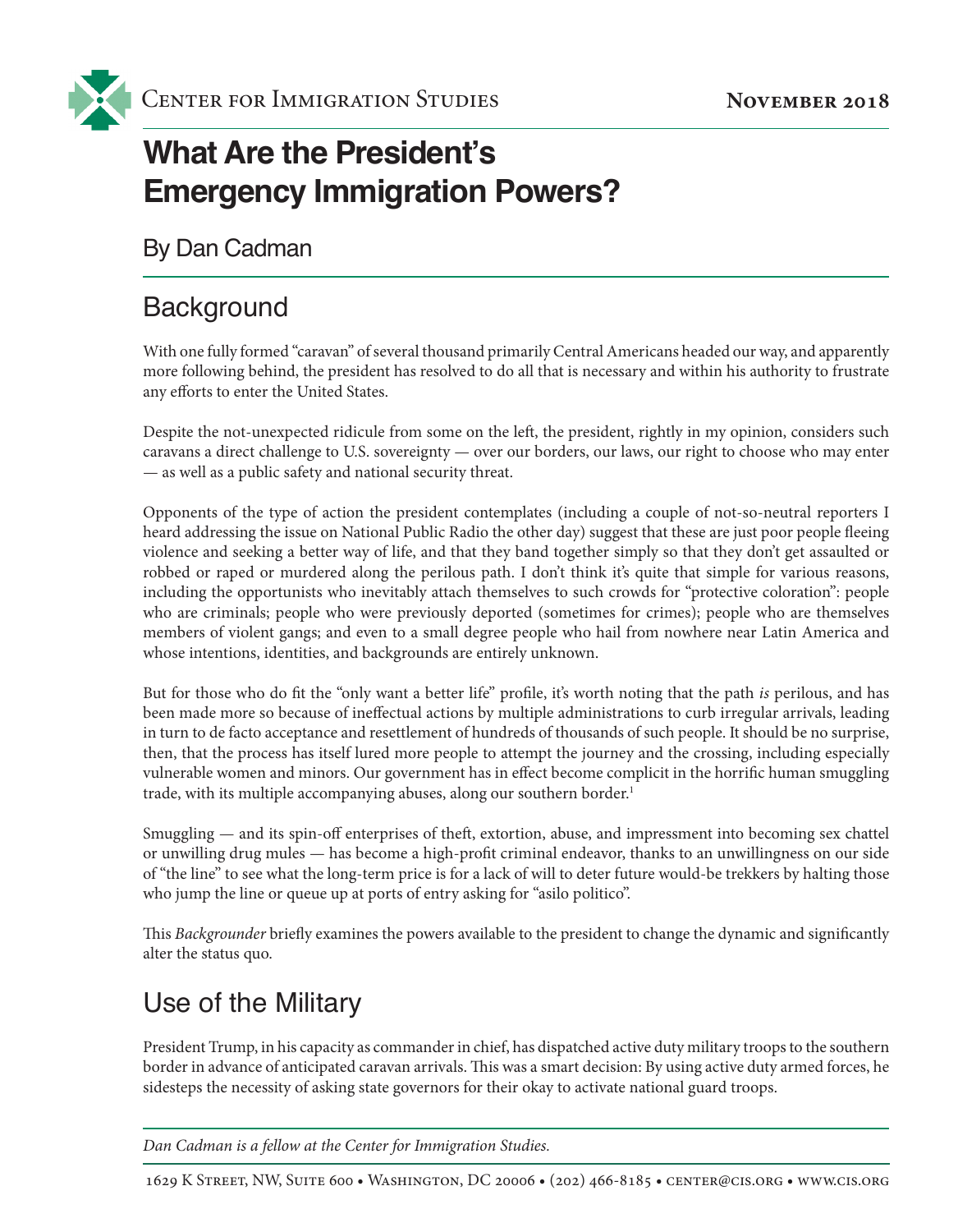### **Center for Immigration Studies Center for Immigration Studies**

Can active duty military be useful? They can. Troops have the expertise, equipment, and supplies to quickly put up sophisticated tent facilities; they can reinforce areas of border barrier that consist of nothing but a few strands of wire; they can implant state-of-the-art sensor and listening devices to aid in detecting border intrusions; and they can provide air and logistical support to Border Patrol agents expected to confront the surge (which, in fact, already goes on, on a daily basis, like the constant drip of a leaky faucet that overflows the basin and floods the room).

Use of the military (or, for that matter, activated national guard) on the border does, however, raise corollary questions having to do with law enforcement activities and the use of force:

## *Law Enforcement Powers*

With the presence of active duty military troops on the border, the inevitable question arises as to whether they are proscribed from engaging in law enforcement functions as suggested by the Posse Comitatus Act, as well as the use of force.2 The president has so far assigned to the military support roles that do not anticipate engaging in enforcement or arrest functions, but posse comitatus prohibitions are not so clear as one may suppose regarding whether or not the military could engage in additional, more active functions. The reason is that the military's primary duty is to protect and defend America.

In the modern age, we have come to accept that, in efforts to protect us from harm at home, the armed forces have extended their outer perimeter of operations all over the globe, but there is some reason to question a position that asserts that, as a nation, we've reached the point that our military may act everywhere *except* in direct protection of our borders. If one accepts the ineluctable logic that the end goal of the Defense Department is to defend our borders, then use of the military even in an active role would not be a violation of posse comitatus, because in this role it is not engaging in civil law enforcement, per se.

Conceived in this context, then, the argument becomes one of exactly when and under what circumstances should the military be activated to protect and defend the nation. In other words, at what point is a caravan, or several caravans, or a mass migration incident of sufficient gravity as to require direct and active intervention?

But this is a hypothetical argument that need not be reached at this juncture. And perhaps it will never need to be reached, if the federal government shows the resolve needed to halt the flows of migrants who use systemic structures like these caravans, which have clearly been organized in a determined effort to undermine the nation's immigration control and border security infrastructure.

## *Use of Force*

The use of force by military members serving on the southern border, while serious, is a less complex question than that raised by posse comitatus. The issue is, quite simply, whether active duty military members should be permitted to protect themselves with the level of force needed to safeguard lives and property. The border is a precarious, easily penetrated area in which spontaneous violence occurs, often as a corollary to the serious crimes that take place in its vicinity: crimes such as drug, alien, weapons, and currency smuggling going in both directions depending on the illicit commodity. It seems selfevident that, even in a supporting and logistical role, military members are entitled to engage in self-defense or the defense of other innocent parties, and of vital or sensitive military technology and equipment.

# Border Agent Force Multipliers

## Deployment of Other Federal Officers

The president can assign as many federal law enforcement personnel as he chooses, en masse, to be temporarily assigned to border security duties. These could vary from Deputy U.S. Marshals and Drug Enforcement Administration agents, to the Federal Protective Service, or Fish & Wildlife and Bureau of Land Management agents, or virtually any other federal police organization. There, they would reinforce available Customs and Border Protection (CBP) and Immigration and Customs Enforcement (ICE) agents. It can be done through the simple expedient of "deputizing" these agents and officers to act as U.S. Marshals for the duration of their service.<sup>3</sup>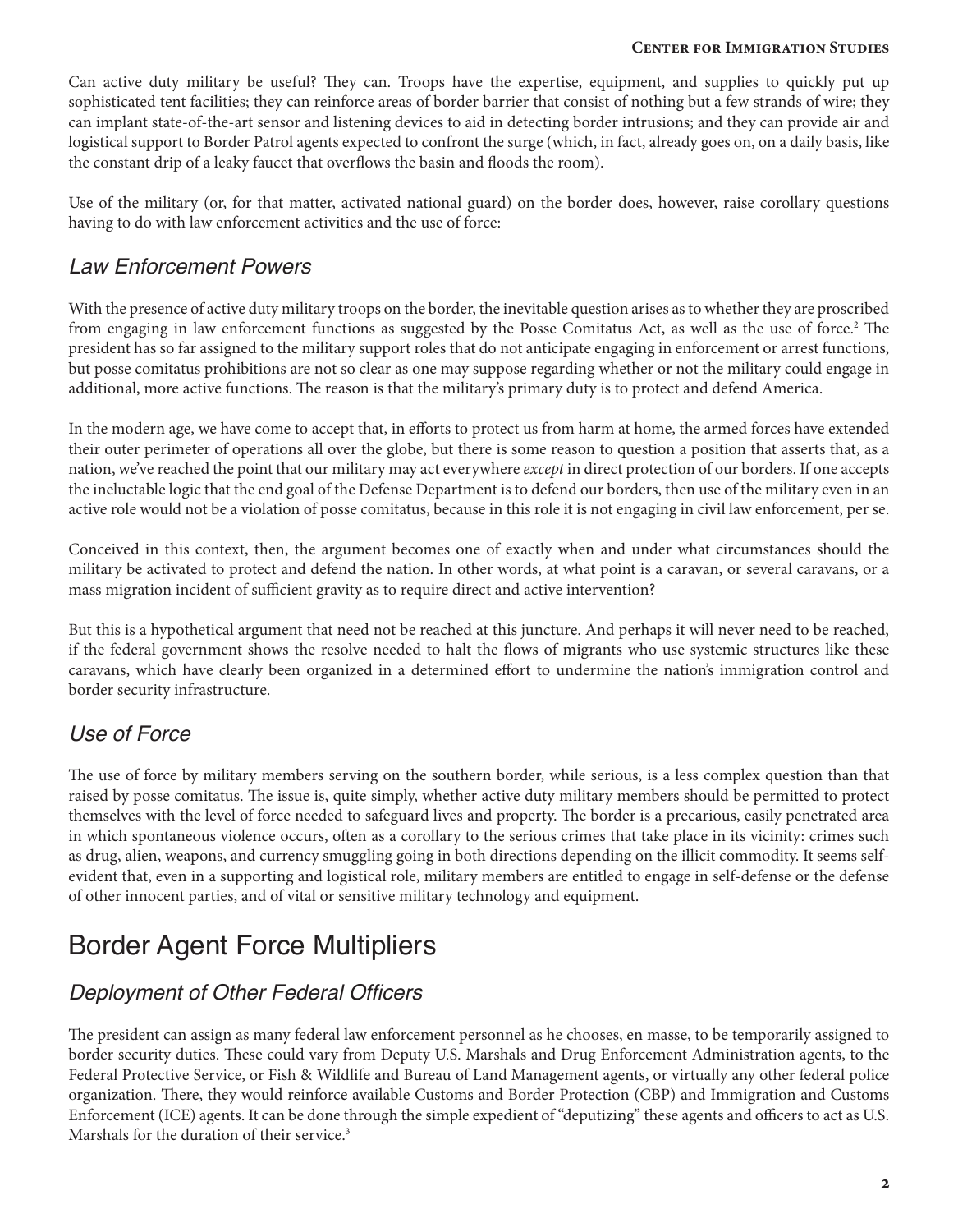### **Center for Immigration Studies**

Special deputation for emergency purposes has been used before — for instance, when federal agents and officers from a variety of agencies (including the Border Patrol and the now-defunct Immigration and Naturalization Service) were assigned by President Eisenhower to join the Marshals Service in enforcing school desegregation orders in Little Rock, Ark. The advantage of special deputation is that, by statute, U.S. Marshals enjoy expansive power to enforce all federal laws — and, surprisingly, state statutes as well.<sup>4</sup>

### Cross-Designation and Deployment of State Officers to Enforce Immigration Laws

Those who study immigration matters may be aware that, on a limited basis, select state and local officers may be permitted to enforce certain provisions of federal immigration law. This is authorized by INA Section 287(g).<sup>5</sup>

It may surprise many readers to know that this is not the only provision in the INA that permits use of state or local officers to enforce the INA. With consent of the affected governors, the president also has the authority to temporarily designate state and local law enforcement officers to act as immigration officers in prohibiting illegal entry, among other things. Take at look at Section 103(a)(10) of the Immigration and Nationality Act (INA):

*(10) In the event the Attorney General determines that an actual or imminent mass influx of aliens arriving off the coast of the United States, or near a land border, presents urgent circumstances requiring an immediate Federal response,*  the Attorney General may authorize any State or local law enforcement officer, with the consent of the head of the *department, agency, or establishment under whose jurisdiction the individual is serving, to perform or exercise any of the powers, privileges, or duties conferred or imposed by this chapter or regulations issued thereunder upon officers or employees of the Service.*<sup>6</sup>

While some governors, such as California's Jerry Brown, might balk at providing the requisite consent, it seems likely that at minimum Texas and Arizona would agree to the request, given the significant adverse impact that illegal mass migration has on their communities. Thus, thousands of Arizona and Texas (and possibly New Mexico) county sheriffs' deputies, highway patrol officers, rangers, and a host of others (many of whom are already involved in dealing with the seamy side of illegal immigration by mere proximity to the border) would immediately be available to act as force multipliers in doing law enforcement work to interdict and detain illegal border-crossers.

## Other Executive Powers of the President

The president has additionally said that, if needed, he will close the border and suspend acceptance of applications for asylum.7 The American Civil Liberties Union (ACLU) says it will sue no matter what he does. And chances are that when they file, using a fig leaf of "standing" to justify going to court on behalf of aliens who are not even within the United States, they will cherry pick a sympathetic federal district court in which to file, somewhere in the jurisdiction of the liberal Ninth Circuit Court of Appeals.8

But as to these other presidential authorities being asserted, and questioned by opponents:

- 1) Can the president "close" the border?
- 2) Can he suspend applications for asylum?

### *Closing the Border*

When one speaks of "closing the border", it potentially means not only the land borders north and south, but also the sea and air ports of entry. However, in the context of the migrant caravans, we are discussing the southern land border. There is ample reason to believe that the president can, in his authority, close the border or any portion of it that he deems necessary. It's been done before. To name just two examples:

- 1) After the assassination of John Kennedy;<sup>9</sup> and
- 2) When DEA agent Enrique "Kiki" Camarena was murdered in Mexico.<sup>10</sup>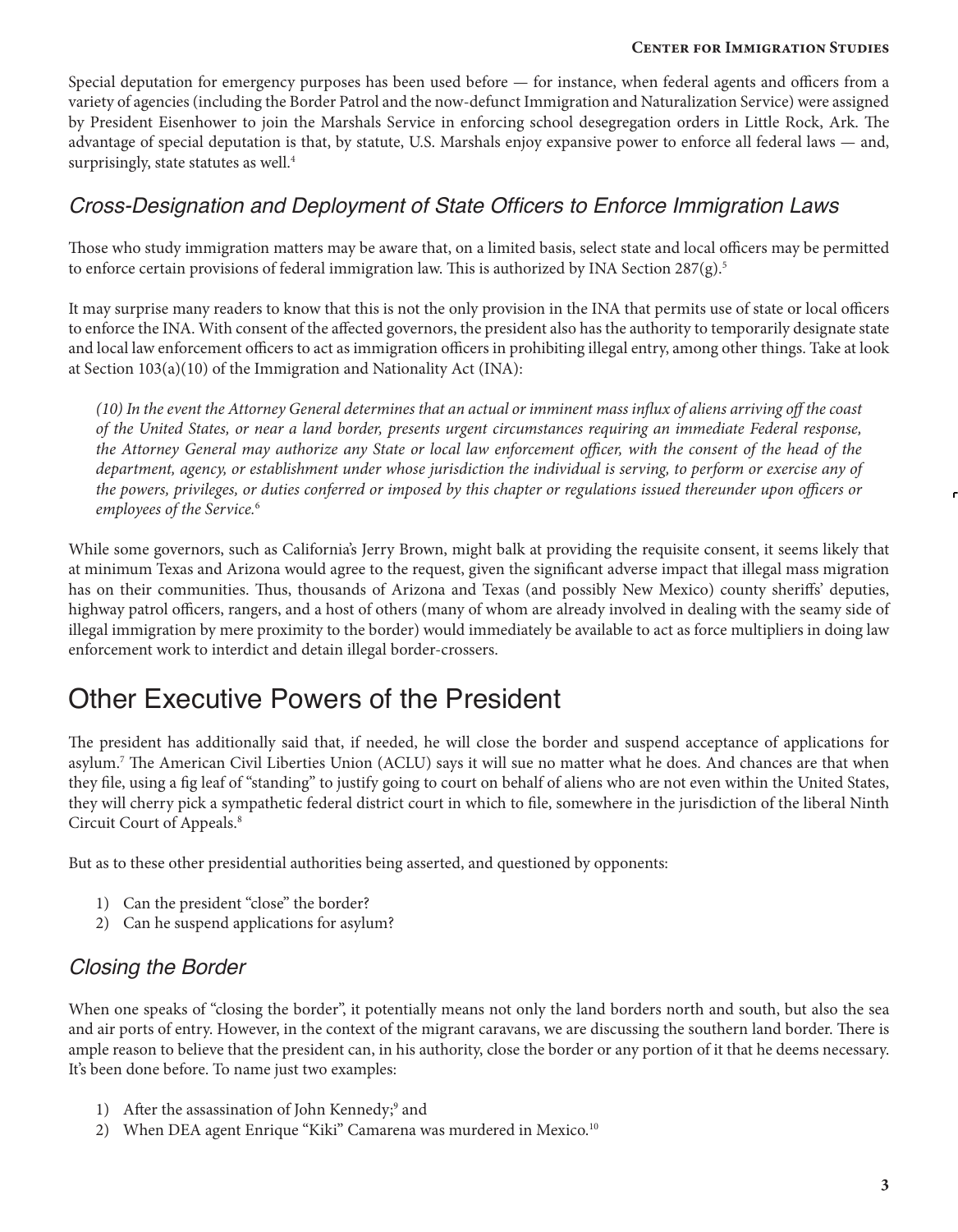### **Center for Immigration Studies Center for Immigration Studies**

In the immediate aftermath of 9/11, inbound international flights were temporarily diverted to other nations and not permitted to land — they were, in fact, escorted away by U.S. military aircraft scrambled as the government reacted to the attacks and although the border was not per se closed, virtually all individuals arriving at ports of entry found their documents, and their possessions, baggage, and vehicles, subject to intense scrutiny and themselves often subjected to lengthy and detailed secondary inspections.

The legal justification for these actions can be found at Section 215 of the INA.<sup>11</sup> It is an interesting section of law in that it applies to both aliens and citizens of the United States. The language of the statute is deliberately broad, and provides to the president in immigration and international travel control matters the same kind of plenary powers that he enjoys as commander-in-chief and as chief executor of the foreign policy of the United States. It was clearly enacted into law with an understanding that in his unique position as leader of the country, there will be times when his authorities must be nearly unfettered in order to safeguard the nation and its citizenry.

Whether, or where, the president might choose to close the border — which in practical effect means shutting down ports of entry (POEs), since illegal entry between ports is always proscribed — remains to be seen. It's entirely possible that he might do so at California POEs since caravaners and their organizers have expressed a preference for attempting entry there, quite probably in full awareness that, as a "sanctuary state", California has done virtually everything in its power to frustrate immigration enforcement and control measures.<sup>12</sup> He might also order POEs closed at any area adjacent to where intelligence reports suggest a surge of migrants has occurred.

But to return to the question of litigation: As a matter of informed speculation, one can imagine that in any contest of wills between the president and the lower courts, in the end the Supreme Court would likely underscore the proposition that no sitting judge is reasonably poised to substitute his or her judgment for that of the chief executive in matters paramount to the safety and security of our country.

The more interesting question is what would happen between any injunction issued or sustained at the district or circuit court level and a ruling by the Supreme Court. How far will the president go to challenge activist jurists when he believes they have exceeding the boundaries established by the Constitution in its separation of powers?

### *Suspending Asylum Applications*

Perhaps the most contentious and vigorously contested presidential action would be one that suspends or otherwise abridges the filing of requests for asylum in the United States. In fact, he has just issued rules to this effect.<sup>13</sup> Can the president do it? Many alien advocates say he cannot:

*"The law is clear and unambiguous," Beth Werlin, executive director of the American Immigration Council, said in a statement Thursday. "Any person inside the United States, regardless of how he or she entered, may apply for asylum."*<sup>14</sup>

Notwithstanding Werlin's assertion, there may indeed be legally defensible reasons in both international and domestic law for the president to do so. Here's a quick examination:

### International law, as Embedded in the UN Convention and Protocol Relating to the Status of Refugees

Contrary to popular belief, there is ample basis within the United Nations (UN) Convention and Protocol Relating to the Status of Refugees (CPRSR)<sup>15</sup> to find that rejecting, denying, or suspending requests for asylum is lawful for signatory nations when they deem it necessary on the grounds of public safety and national security.<sup>16</sup> Such a view begins with the right of a nation to self-defense and preservation, which is a core principle of the UN charter.

This key principle resonates throughout the CPRSR and its accompanying documents, known as the Travaux Preparatoires*.* 17

Consider that, although Article 33 of the CPRSR provides that "No Contracting State shall expel or return a refugee in any manner whatsoever to the frontiers of territories where their life or freedom may be threatened on account of his race,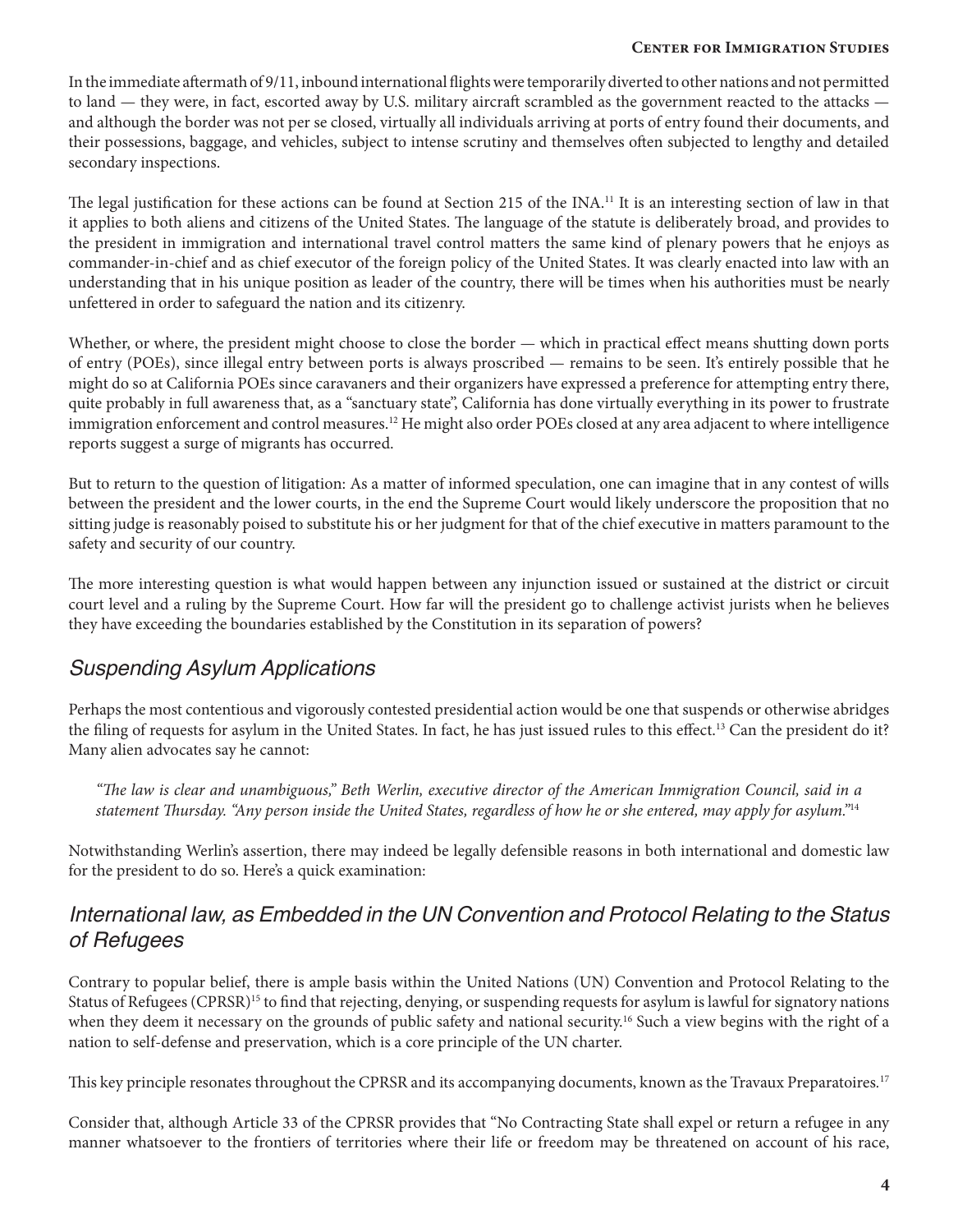religion, nationality, membership in a particular social group or political opinion," the Ad Hoc Committee responsible for drafting the article is noted in the Travaux Preparatoires as having made clear: "This Article does not imply that a refugee must in all cases be admitted to the country where he seeks entry."

In fact, several delegate representatives to the convention additionally expressed concerns over whether Article 33 encompassed mass migration. The Travaux Preparatoires tell us:

*The Netherlands representative recalled that at the first reading the Swiss representative had expressed the opinion that the word 'expulsion' related to a refugee already admitted into a country, whereas the word 'return' ('refoulement') related to a refugee already within the territory but not yet resident there. According to that interpretation, article 28 [in the draft Convention, which later became the basis for Article 33] would not have involved any obligations in the possible case of mass migrations across frontiers or of attempted mass migrations.* 

*He wished to revert to that point, because the Netherlands Government attached very great importance to the scope of the provision now contained in article 33. The Netherlands could not accept any legal obligations in respect of large groups of refugees seeking access to its territory.* 

*At the first reading the representatives of Belgium, the Federal Republic of Germany, Italy, the Netherlands and Sweden had supported the Swiss interpretation. From conversations he had since had with other representatives, he had gathered that the general consensus of opinion was in favour of the Swiss interpretation.* 

In order to dispel any possible ambiguity and to reassure his Government, he wished to have it placed on record that *the Conference was in agreement with the interpretation that the possibility of mass migrations across frontiers or of attempted mass migrations was not covered by article 33.* 

*There being no objection, the President ruled that the interpretation given by the Netherlands representative should be placed on record.*<sup>18</sup>

It seems self-evident from these deliberations that it was always understood and accepted that nations reserve to themselves the right to reject refugees who arrive as a part of a mass migration that threatens to undermine the public safety or national security of a state.

### Domestic Law as Embedded in the INA

The question of whether asylum requests may be suspended by domestic law is a bit more nuanced than it is in international law. This is because the CPRSR is not a "self-executing treaty"; that is, it must be supported by legislation enacted in each nation to have effect. In the U.S. context, that means the INA. The relevant sections of the INA are Section 101(a)(42), which defines "refugee"; Section 207, which outlines the refugee admission process for the United States; and Section 208, which outlines the asylum process.<sup>19</sup>

With regard to Section 208, a momentary digression is in order. When asking whether any individual is entitled to either refuge or asylum, it's worth considering the fundamental purpose of these provisions of law: They are, simply, to provide a safe haven to individuals who are fleeing for their lives and safety. This is in stark contrast to aliens who seek economic betterment or dislike the lack of opportunities that exist in home countries because of government dysfunction. For this reason, both international and domestic law recognize that aliens who have the opportunity to seek refuge or asylum in a safe third country — and refuse to do so prior to arriving at our border — leave open to question the bona fides of their claim to fear of persecution. Individuals truly seeking protection shouldn't, and don't have the right to, pick and choose their country of safe haven.

This is directly relevant to the Central American caravaners transiting through Mexico en route to the United States. Although it's clear that Mexico has failed to enforce its own border laws as is evidenced by the presence of so many thousands who crossed illegally, it did in good faith offer these individuals the right to seek asylum (Mexico also being a CPRSR signatory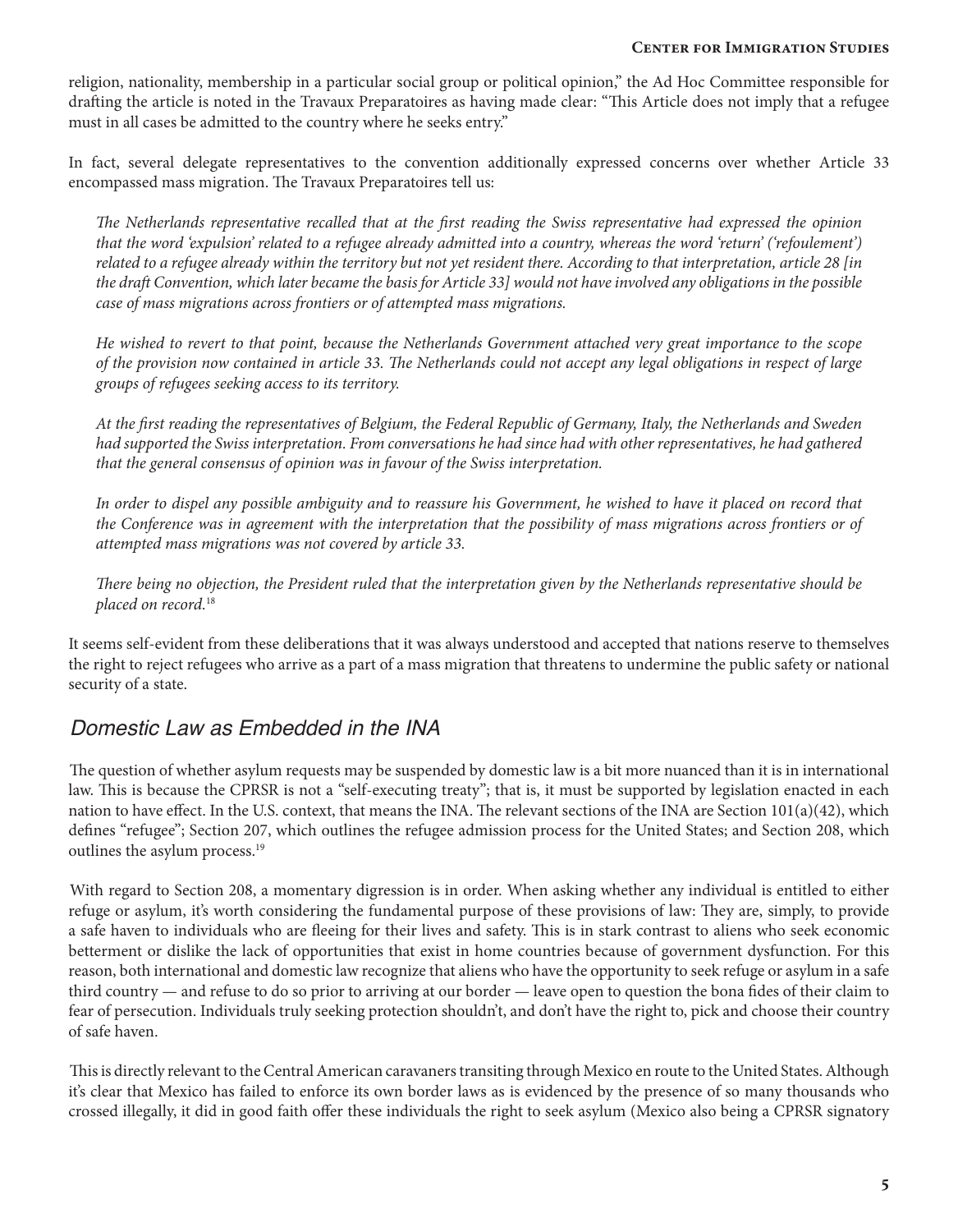nation). And, with the exception of approximately 1,700 who took advantage of the offer, along with other inducements such as education, jobs, and resettlement aid, by and large they rejected the opportunity.20 Thus there are cogent reasons to doubt whether many, perhaps most, of those in the caravan actually have meritorious claims.

On the macro level, whether individuals are a part of an illegal mass migration or not, their right to make claims of any kind must be balanced against the public order and national security, and it is here where the emergency powers of the president come into play — particularly those contained in other sections of the INA, including Section 215, which was discussed previously, and Section  $212(f).^{21}$ 

Section 212(f) says in pertinent part:

### *(f) Suspension of entry or imposition of restrictions by President.*

*Whenever the President finds that the entry of any aliens or of any class of aliens into the United States would be detrimental to the interests of the United States, he may by proclamation, and for such period as he shall deem necessary, suspend the entry of all aliens or any class of aliens as immigrants or nonimmigrants, or impose on the entry of aliens any restrictions he may deem to be appropriate.*

This is the provision of law that was used in crafting the executive order misnamed the "travel ban", which was ultimately upheld by the Supreme Court. It has also been suggested as a legal basis for suspending applications for refuge or asylum during a time of immigration emergency.

As mentioned earlier, many legal scholars, most especially those who align themselves with the rights of migrants, say that suspending asylum applications cannot be done. Notwithstanding this argument, in a case brought by the Clinton administration, *Sale v. Haitian Centers Council, Inc.*, the Supreme Court addressed a substantially similar issue, and concluded that a president may do precisely that.<sup>22</sup>

In that case, after prior presidential policies spanning a decade proved ineffective at curbing mass illegal migration of Haitians putting to sea in the Caribbean to reach U.S. shores, on May 24, 1992, President George H.W. Bush issued Executive Order 12807,<sup>23</sup> ordering at-sea interdiction by the U.S. Coast Guard, with immediate repatriation to Haiti and no attempt to "screen" those interdicted to determine their eligibility for any protection as refugees or asylees. The provisions of INA Sections 212(f) and 215 weighed heavily in the legal justification used by the two White Houses, both in crafting EO 12807 and in defending it before the Court.

In ruling in favor of the government, and in words prescient to the instant case of reiterative "caravans" headed to the United States, the Court said, in pertinent part:

*With both the facilities at Guantanamo and available Coast Guard cutters saturated, and with the number of Haitian emigrants in unseaworthy craft increasing (many had drowned as they attempted the trip to Florida), the Government could no longer both protect our borders and offer the Haitians even a modified screening process. It had to choose between allowing Haitians into the United States for the screening process or repatriating them without giving them any opportunity to establish their qualifications as refugees. In the judgment of the President's advisers, the first choice not only would have defeated the original purpose of the program (controlling illegal immigration), but also would have impeded diplomatic efforts to restore democratic government in Haiti and would have posed a life-threatening danger*  to thousands of persons embarking on long voyages in dangerous craft. The second choice would have advanced those *policies but deprived the fleeing Haitians of any screening process at a time when a significant minority of them were being screened in.* 

*On May 23, 1992, President Bush adopted the second choice. After assuming office, President Clinton decided not to modify that order; it remains in effect today. The wisdom of the policy choices made by Presidents Reagan, Bush and Clinton is not a matter for our consideration. We must decide only whether Executive Order No. 12807, 57 Fed. Reg. 23133 (1992), which reflects and implements those choices, is consistent with § 243(h) of the INA.*<sup>24</sup> [Emphasis added.]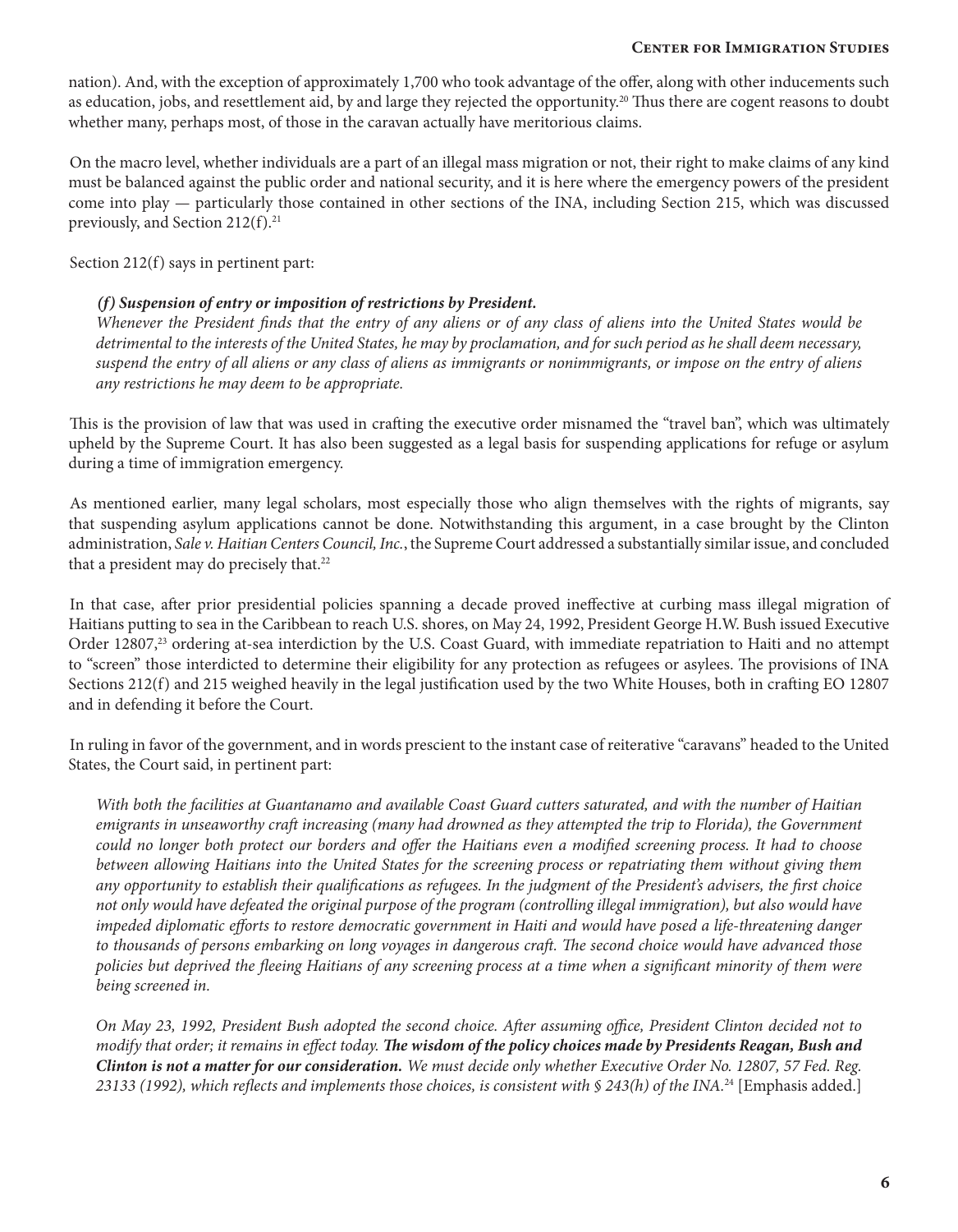#### **Center for Immigration Studies**

In its decision, the Court also conducted an exhaustive analysis of the requirements of both international law as incorporated in the CPRSR, as well as the INA. It rejected the argument that either international or domestic law prohibited the government from acting to prevent a mass immigration emergency and, in the process, suspending applications for refuge or asylum. The opinion finished this way:

*We therefore find ourselves in agreement with the conclusion expressed in Judge Edwards' concurring opinion in Gracey, 257 U. S. App. D. C., at 414, 809 F. 2d, at 841:*

*"This case presents a painfully common situation in which desperate people, convinced that they can no longer remain in their homeland, take desperate measures to escape. Although the human crisis is compelling, there is no solution to be found in a judicial remedy."*

# **Conclusion**

As suggested earlier in this document, there is the strong possibility that any injunction issued or sustained by lower courts will set up a test of wills — particularly if a presiding judge issues an injunction of some kind preventing the government from taking effective action along the lines of closing down ports of entry, or refusing to entertain asylum applications, that is upheld at the appellate level, for instance at the Ninth Circuit. It could result in a kind of dramatic showdown between executive and judiciary that we have not seen for many decades, and that is not in the country's best long-term interest.

For so long now we have been going down this path of judicial activism as a surrogate for lawmaking, in which jurists act as armchair quarterbacks consistently second-guessing executive decision-making instead of engaging in strict constitutional or statutory analysis, that a constitutional crisis may perhaps be an inevitability.

What if the president were to say to the courts, "You have made your decision, now enforce it"? Remember that U.S. Marshals and their deputies, who protect the judiciary and might otherwise be expected to enforce orders of the court, are members of the U.S. Department of Justice (DOJ) and servants of the executive branch. The president might make them unavailable to enforce the orders of the court; for instance, he could, with perfect legitimacy, order them en masse, along with other federal law enforcement officers, to the border to reinforce available CBP and ICE agents, as described above.

Only time will tell how all of this plays out, although the clock is ticking: As of this writing, the first caravan is preparing to depart Mexico City and resume its path northward.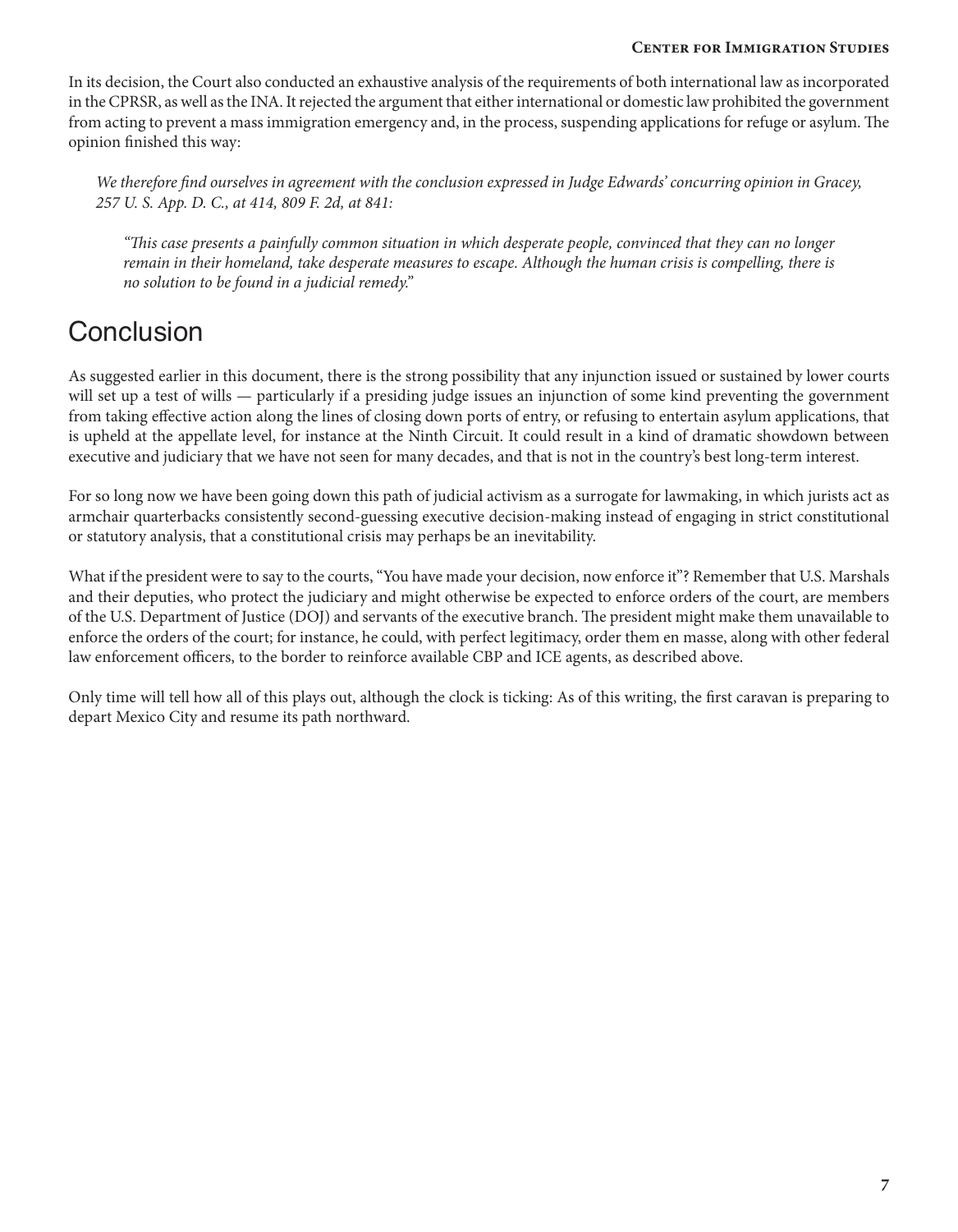# End Notes

<sup>1</sup> See, e.g., Dan Cadman, <u>["Uncle Sam, Coyote Extraordinaire",](https://cis.org/Cadman/Uncle-Sam-Coyote-Extraordinaire)</u> Center for Immigration Studies blog, December 19, 2013; and ["The Reality of Childhood Arrivals: Seamy, not Dreamy",](https://www.cis.org/Cadman/Reality-Childhood-Arrivals-Seamy-not-Dreamy) Center for Immigration Studies blog, December 15, 2013.

<sup>2</sup> The Posse Comitatus Act can be found at <u>18 U.S.C. Section 1385</u>.

<sup>3</sup> See <u>28 CFR 0.112</u>.

<sup>4</sup> See 8 U.S.C. <u>Section 564</u> and <u>Section 566</u>.

<sup>5</sup> Codified at <u>8 U.S.C. Section 1357(g)</u>.

 $6$  Codified at  $8$  U.S.C. Section  $1103(a)(10)$ .

7 See, e.g., Julie Hirschfield Davis and Thomas Givens-Neff, ["Trump Considers Closing Southern Border to Migrants",](https://www.nytimes.com/2018/10/25/us/politics/trump-army-border-mexico.html) *The New York Times*, October 25, 2018.

<sup>8</sup> During the writing of this document, a suit was, in fact, filed by six Hondurans claiming that the president's plans would undermine their "constitutional rights", presumably to enter the United States illegally and then be sheltered for years through exploitation of a claim for asylum. They are being represented pro bono by a migrant advocacy group, whose efforts, interestingly, are being underwritten by a company in the business of providing immigration bonds to aliens in removal proceedings. See Suzanne Monyak, ["Trump Denying Caravan Asylum Bid, Hondurans' Suit Says"](https://www.law360.com/immigration/articles/1097866/trump-denying-caravan-asylum-bid-hondurans-suit-says?nl_pk=54639b80-945c-48d1-aaff-205fd20f4440&utm_source=newsletter&utm_medium=email&utm_campaign=immigration), Law360, November 2, 2018.

<sup>9</sup> ["1963: Border Closed After JFK Death"](https://elpasotimes.typepad.com/morgue/2012/02/1963-border-closed-after-jfk-death.html), *El Paso Times* archives, November 23, 1963.

10 Richard J. Meislin, ["9 U.S.-Mexico Crossings Are Closed After Threats"](https://www.nytimes.com/1985/03/04/world/9-us-mexico-crossings-are-closed-after-threats.html), *The New York Times*, March 4, 1985.

<sup>11</sup> Codified at [8 U.S.C. Section 1185.](https://www.law.cornell.edu/uscode/text/8/1185)

<sup>12</sup> See, e.g., Jon Feere, ["California Sheriffs Protest Anti-Secure Communities Bill](https://cis.org/Feere/California-Sheriffs-Protest-AntiSecure-Communities-Bill)", Center for Immigration Studies blog, August 28, 2012; Andrew Arthur, ["The Chilling Effect of California's 'Immigrant Worker Protection Act' \(But an Opportunity for](https://cis.org/Arthur/Chilling-Effect-Californias-Immigrant-Worker-Protection-Act-Opportunity-ICE) [ICE\)",](https://cis.org/Arthur/Chilling-Effect-Californias-Immigrant-Worker-Protection-Act-Opportunity-ICE) Center for Immigration Studies blog, February 10, 2018; and Dan Cadman, ["Xavier Becerra, California Attorney](https://cis.org/Cadman/Xavier-Becerra-California-Attorney-General-Strikes-Again) [General, Strikes Again"](https://cis.org/Cadman/Xavier-Becerra-California-Attorney-General-Strikes-Again), Center for Immigration Studies blog, October 8, 2018.

<sup>13</sup> Michael D. Shear, ["Trump Claims New Power to Bar Asylum for Immigrants Who Arrive Illegally",](https://www.nytimes.com/2018/11/08/us/politics/trump-asylum-seekers-executive-order.html) The New York Times, November 8, 2018.

<sup>14</sup> Nicole Narea, ["Advocates Say Trump Can't Block And Detain Asylum Seekers",](https://www.law360.com/immigration/articles/1098400/advocates-say-trump-can-t-block-and-detain-asylum-seekers?nl_pk=54639b80-945c-48d1-aaff-205fd20f4440&utm_source=newsletter&utm_medium=email&utm_campaign=immigration) Law360, November 2, 2018.

<sup>15</sup> Both refugees and asylees are covered by the CPRSR. Refugees are generally people outside of their own country who are unable or unwilling to return home because they fear serious harm, and seek protection elsewhere. By contrast, an individual seeking asylum is either already physically within the borders of the United States or at its threshold, for instance at an air, land, or sea port of entry. However, the grounds for granting either refuge or asylum are precisely the same: a well-founded fear of persecution on account of race, religion, national origin, political opinion, or "membership in a particular social group" — an undefined phrase subject to misuse due to creative and elastic interpretations as to exactly what constitutes such a group and such membership.

<sup>16</sup> The language of the Convention and Protocol can be found [here.](http://www.unhcr.org/3b66c2aa10.html)

<sup>17</sup> The [Travaux Preparatoires](http://www.unhcr.org/4ca34be29.html) (French for "preparatory work") are the equivalent of the legislative history of this international treaty and protocol. They lay out the intent and understandings of the signatory members, one of which was the United States. Those works can be found [here](http://www.unhcr.org/4ca34be29.html).